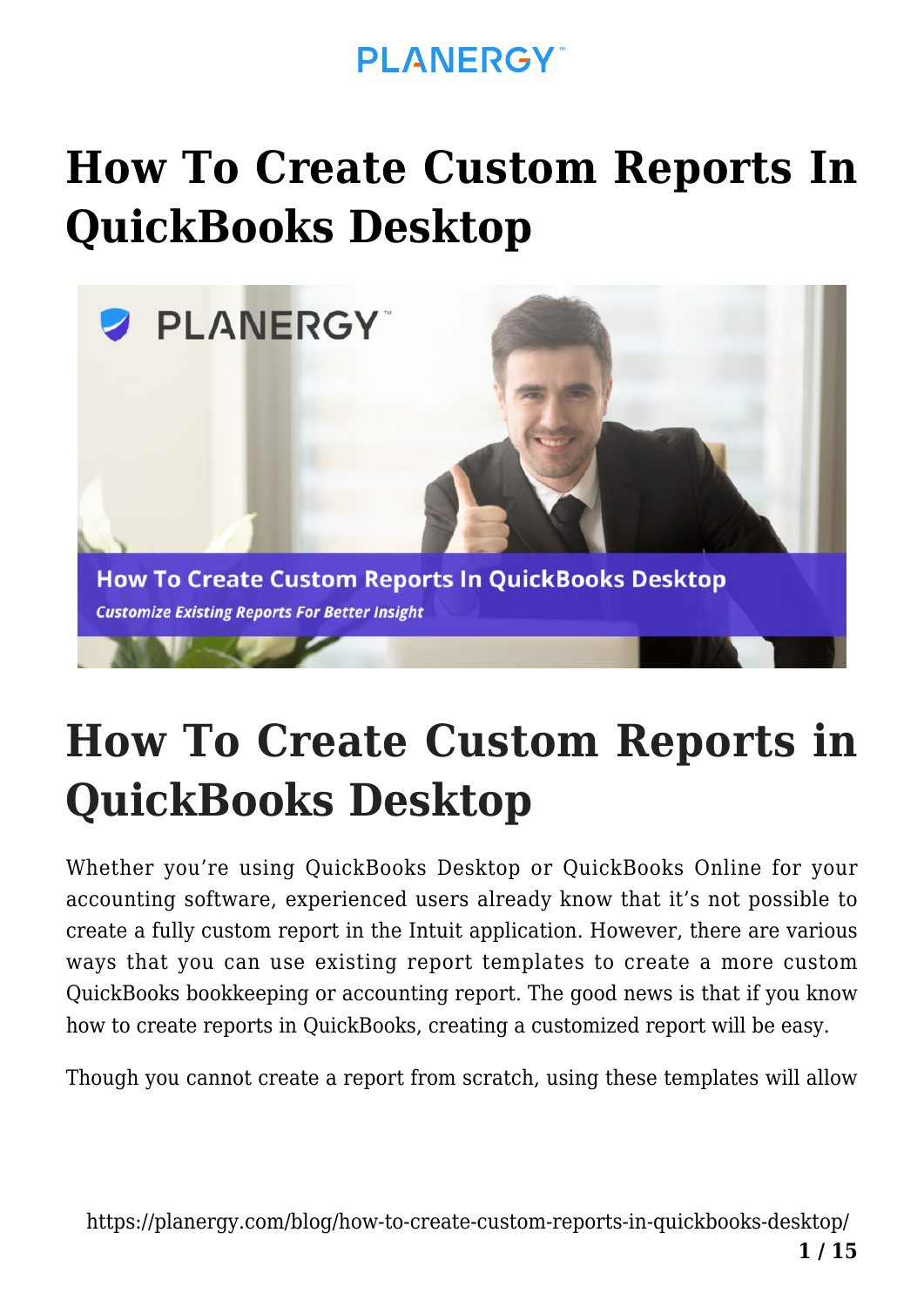you to build a custom report that will suit your needs. For example, if you wish to look at data for the previous year, you can replace the default data with a custom data filter that will create a report based on last years' activities rather than the default report that covers a single month. In addition to changing data filters, you can also choose to add additional data to any report, as well as add or delete columns and rows, change the format from portrait to landscape, add custom headers or footers, and even include notes on any report that you distribute.

Because of this range of options, you can come as close as possible to create a QuickBooks custom report that is not built from scratch. In addition, any report that you customize can be saved in QuickBooks Desktop for future use or added as a favorite for easy access.

Report customization options are included in all versions of QuickBooks, including QuickBooks Pro, QuickBooks Premier, and QuickBooks Enterprise, QuickBooks Proadvisor, as well as both QuickBooks Online Accountant and QuickBooks Proadvisor.

To start creating custom reports in QuickBooks Desktop, it'll be helpful to first spend a little time familiarizing yourself with the custom reporting options available in the application. It's also important to know that QuickBooks is designed to display all of its reports using report sets, which are sets of general instructions specific to each available report. In addition, keep in mind that all QuickBooks Desktop report sets use Source (which is summary information for each transaction) or Targets (which provides detailed information for each transaction) in every default report included in the application, providing you with the structure to build upon when you begin to create a custom report.

Once you're familiar with the reporting structure, you can begin to explore ways to create more custom reports. But first, you'll need to access the Report Preferences option in QuickBooks Desktop, where you can set both personal and company preferences for any reports that you'll be running for any of your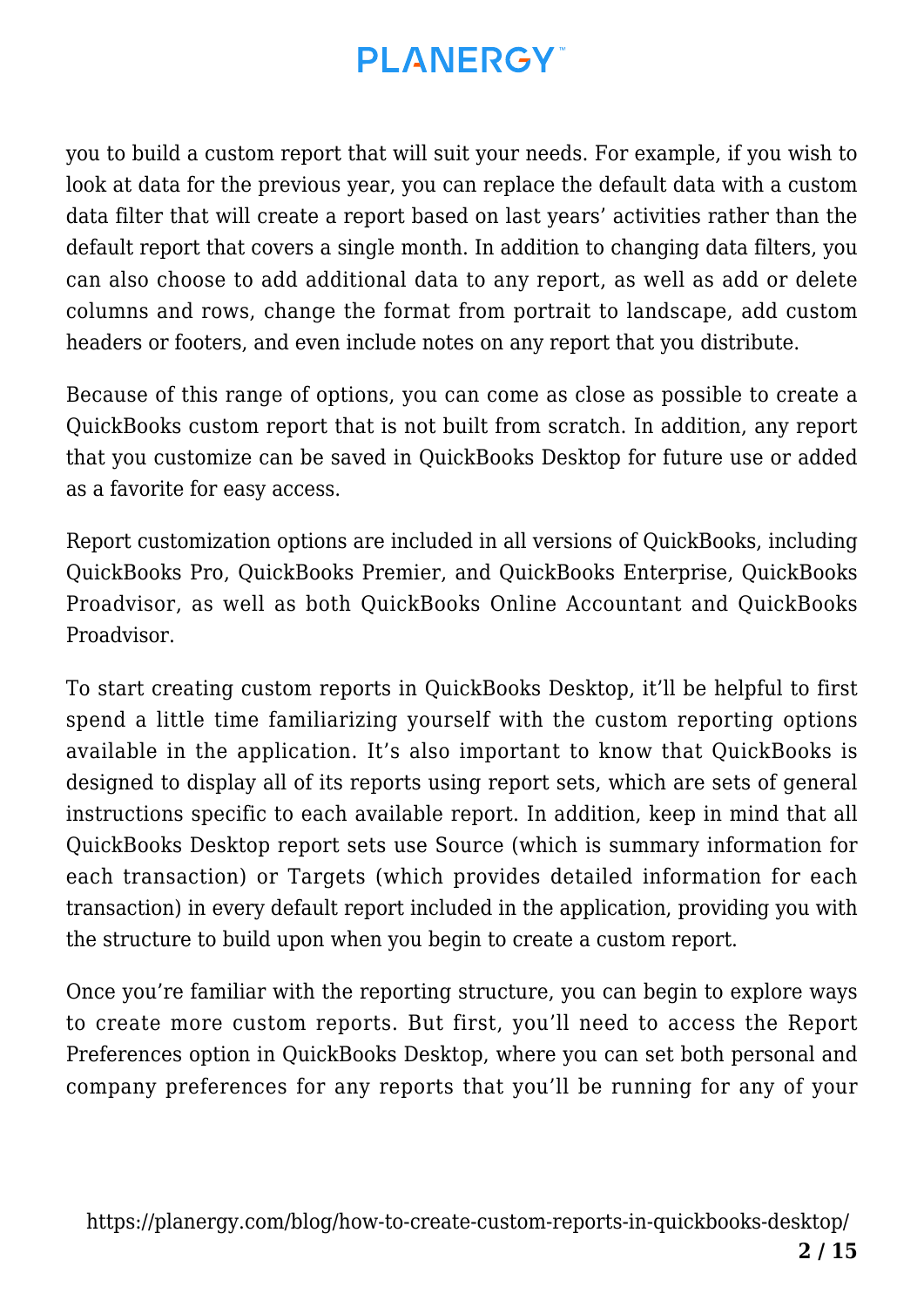companies. Because QuickBooks Desktop reports use report templates, it's important to set all of your preferences before creating a custom report.

If you're not sure how to create a custom report in QuickBooks Desktop, we'll take you through the steps of creating a custom profit & loss report.

*It's also important to know that QuickBooks is designed to display all of its reports using report sets, which are sets of general instructions specific to each available report.*

#### **Profit & Loss**

QuickBooks Desktop offers a variety of profit & loss reporting options, including a custom summary report, a transaction detail report, a YTD report, and a comparison report. For this example, we'll say that you've been concerned with profit levels for your business. To stay on top of company performance, you decide you're going to create a detailed profit & loss report for the last two weeks. But if you're looking to create a more custom profit & loss report, you can follow these steps:

**Choose the profit & loss report you wish to customize.** We're running a detailed profit & loss report in our example, but QuickBooks Desktop offers you several other options to choose from. If you're unsure which one to choose, click the info button in the report window directly below the report image to find out a bit more about each available report.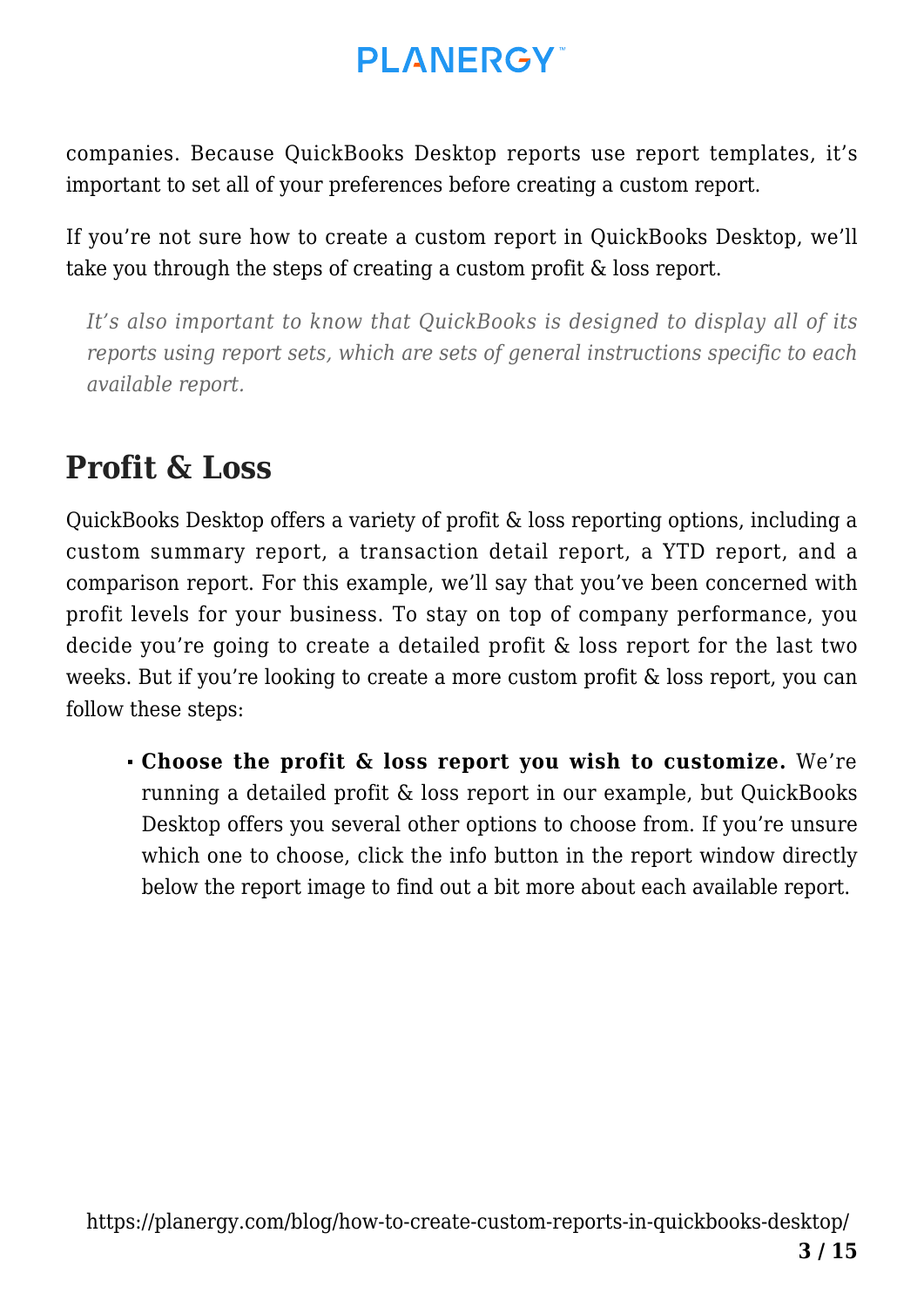

 *The Company & Financial reports page where you can choose the profit & loss report.*

Click on the **Customize Report** tab at the top of the report. Whatever report you decide to customize in the future, you will need to click on this tab, which is located at the top of any report. Doing so will take you directly to the various available customization options.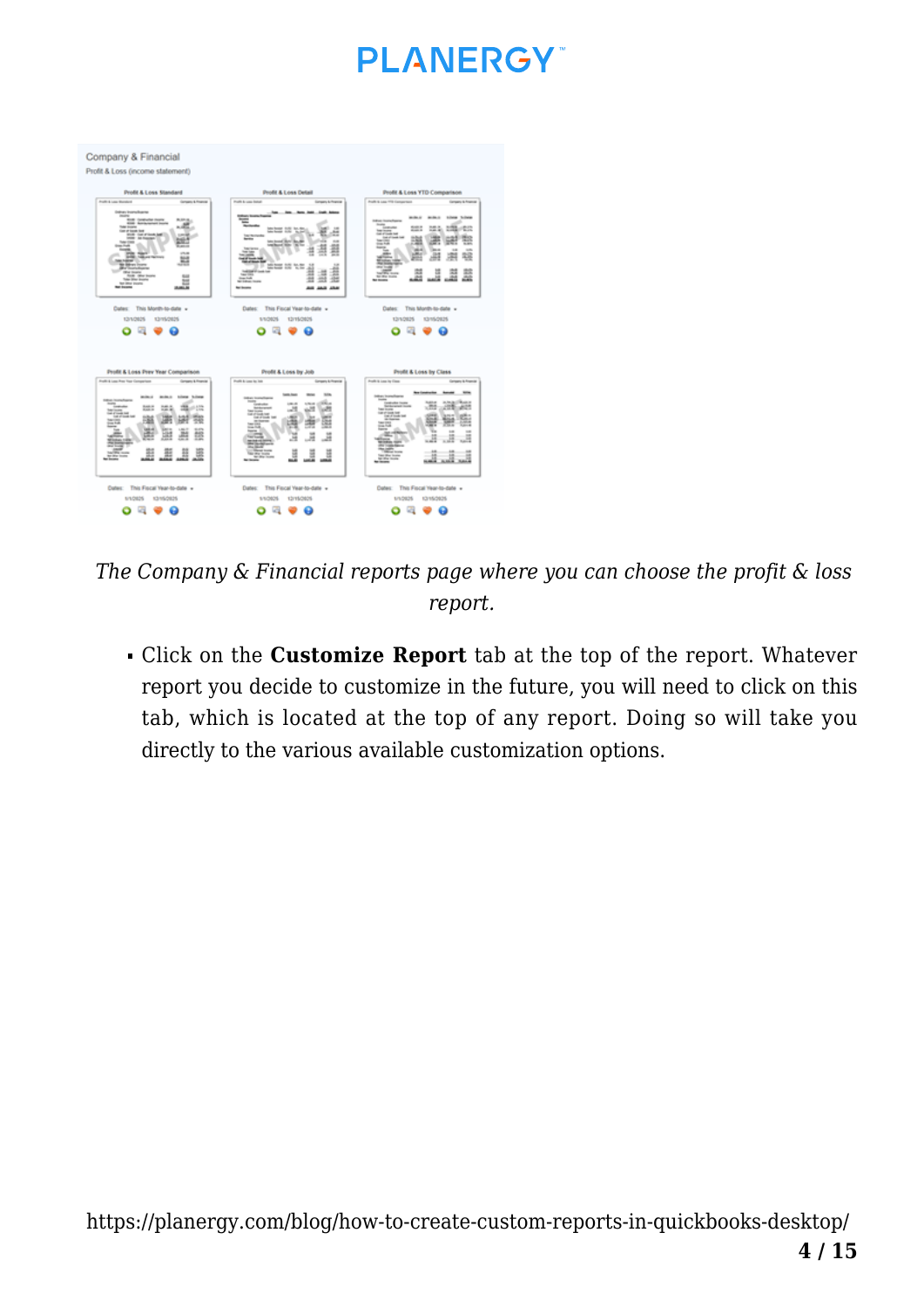# **PI ANFRGY**

|                                      |                             |              |                                          |                                          | <b>Profit &amp; Loss Detail</b> |                          |               |                    |                    | $  \infty$             |
|--------------------------------------|-----------------------------|--------------|------------------------------------------|------------------------------------------|---------------------------------|--------------------------|---------------|--------------------|--------------------|------------------------|
| <b>Customize Report</b>              | Comment on Report           |              | Share Template                           | Memorize                                 |                                 | Print F E-mail F Excel F |               | <b>Hide Header</b> | Refresh            |                        |
| Dates This Fiscal Year-to-date       |                             |              | * From 01/01/2025<br>目                   | To 12/15/2025 <b>III</b> Sort By Default |                                 |                          |               | ٠                  |                    |                        |
| Report Basis: (ii) Accrual (ii) Cash |                             |              | <b>Show Filters</b>                      |                                          |                                 |                          |               |                    |                    |                        |
| <b>BA3 AM</b>                        |                             |              |                                          | <b>Rock Castle Construction</b>          |                                 |                          |               |                    |                    |                        |
| 13/15/25                             |                             |              |                                          | <b>Profit &amp; Loss Detail</b>          |                                 |                          |               |                    |                    |                        |
| <b>Accrual Basis</b>                 |                             |              |                                          | January 1 through December 15, 2025      |                                 |                          |               |                    |                    |                        |
| Type                                 | Date                        | <b>Num</b>   | Name                                     | Merrio                                   | Class Cir                       |                          | Spitt         | <b>Debit</b>       | Credit             | <b>Balance</b>         |
| <b>Ordinary Income Expense</b>       |                             |              |                                          |                                          |                                 |                          |               |                    |                    |                        |
| Income                               |                             |              |                                          |                                          |                                 |                          |               |                    |                    |                        |
|                                      | 40100 - Construction Income |              |                                          |                                          |                                 |                          |               |                    |                    |                        |
|                                      | 40110 - Design Income       |              |                                          |                                          |                                 |                          |               |                    |                    |                        |
| <b>Invoice</b>                       | 01/16/2025                  | 1020         | Larsen's Pet Shop                        | Floor plans                              | Remodel                         |                          | 11000 - Acco  |                    | 3,000.00           | 3,000.00 4             |
| <b>Invoice</b>                       | 02/16/2025                  | 1025         | Davies, Aaron Rem.                       | <b>Floor plans</b>                       | <b>Remodel</b>                  |                          | 11000 - Adds  |                    | 3,150.00           | 6,150.00               |
| <b>Invoice</b>                       | 83/15/2025                  | 1029         | Carr's Ple Shop Re                       | Floor plans                              | Remodel                         |                          | 11000 Acco    |                    | 3,300.00           | 9.450.00               |
| Invoice                              | 04/07/2025                  | 1032         | Keenan, Bridget S.,                      | Floor plans -                            | New Co.                         | 11000 - Acco             |               | 0.00               |                    | 9.450.00               |
| Invoice                              | 64/14/2025                  | 1035         | Babcock's Music S                        | Floor plans                              | Remodel                         | 11000 - Acco.            |               |                    | 2.700.00           | 12.150.00              |
| Invoice                              | 05/08/2025                  | 1008         | Sage, Robert Rem.                        | Floor plans                              | Remodel                         | 11000 - Acco.            |               |                    | 5,750.00           | 15.900.00              |
| Invoice                              | 06/17/2025                  | 1047         | Rahn, Jennifer Rem.                      | Floor plans                              | Remodel                         |                          | 11000 - Acco. |                    | 4.500.00           | 20,400.00              |
| <b>Invoice</b>                       | 06/23/2025                  | 1049         | Baker, Chris Family                      | Floor plans                              | Remodel                         |                          | 11000 - Acco  |                    | 72.49              | 20,472.49              |
| Invoice                              | 67/14/2025                  | 1051         | Luke, Noelani Kitch.                     |                                          | Remodel                         |                          | 11000 - Acco  |                    | 54.02              | 20.526.51              |
| Invoice                              | 67/20/2025                  | 1053         | Samuels Art Supp                         | Floor plans                              | Demodel                         |                          | 11000 - Anne  |                    | 3,000.00           | 23.526.51              |
| Invoice                              | 08/13/2025                  | 1054         | Memeo, Jeanette 2                        | Floor plans                              | New Co.                         |                          | 11000 - Acco  |                    | 100.00             | 23.626.51              |
| Invoice                              | 06/13/2025                  | 1054         | Memeo, Jeanette 2                        | Floor plans -                            | New Co.                         | 11000 - Anna             |               | 100.00             |                    | 23.526.51              |
| Invoice                              | 06/20/2025                  | 1055         | Tony's Barber Sho.                       | Floor plans                              | Remodel                         |                          | 11000 - Acco  |                    | 3,900.00           | 27.426.51              |
| <b><i><u>IFurDeCe</u></i></b>        | <b>DS/12/2025</b>           | 1058         | Alard, Robert Rem.                       | Floor plans                              | Remodel                         | 11000 - Anna             |               |                    | 3,150.00           | 30,576.51              |
| <b>Invoice</b>                       | 09/15/2025                  | 1059         | Morgenthaler, Jenn                       | <b>Floor plans</b>                       | New Co.                         |                          | 11000 - Acco  |                    | 80.24              | 30,656.75              |
| <b>Invoice</b>                       | 09/29/2025                  | 1063         | Burch, Jason Room                        | Floor plans                              | New Co.                         | 11000 - Adds.            |               |                    | 72.50              | 30,729.25              |
| Invoice                              | 10/15/2025                  | 1067         | Teichman, Tim/Kitc.                      | Floor plans                              | Remodel                         | 11000 - Acco.            |               |                    | 35.00              | 30.764.25              |
| Involve                              | 10150925                    | 1067         | Teichman, Tim/Kilc.                      | Floor plans-                             | Remodel                         | 11000 - Anne             |               | 35.00              |                    | 30.729.25              |
| Invoice                              | 10/20/2025                  | 1068         | Mackey's Nursery                         | Floor plans                              | New Co.                         | 11000 - Acco             |               |                    | 3,000.00           | 33.729.25              |
| Invoice                              | 12/10/2025                  | 1092         | Campbell, Heather.                       | Floor plans                              | Remodel                         | 11000 - Acco.            |               |                    | 3.000.00           | 36,729.25              |
|                                      | Total 40110 - Design Income |              |                                          |                                          |                                 |                          |               | 135.00             | 36,064.25          | 36,729.25              |
|                                      | 40130 - Labor Income        |              |                                          |                                          |                                 |                          |               |                    |                    |                        |
| <b>Invoice</b>                       | 01/04/2025                  | 1018         | Bristol, Sonya Rep.                      | Repair work.                             | Remodel                         |                          | 11000 Acco    |                    | 35.00              | 35.00                  |
| Invoice                              | 01/04/2025                  | 1018         | Bristol, Sonya Rep.                      | <b>Decair</b> work                       | Damodal                         |                          | 11000 - Anne  |                    | 35.00              | 70.00                  |
| Invoice                              | 01/07/2025                  | 1019         | Yoo. Young-Kyu'R.                        | Repair work                              | Remodel                         | 11000 - Acco.            |               |                    | 2,625.00           | 2,695.00               |
| Invoice                              | 01/07/2025                  | 1019         | Yoo, Young-Kyu:R                         | General Labor                            | Remodel                         |                          | 11000 - Acco  |                    | 1,500.00           | 4.195.00               |
| Invoice                              | 01/16/2025                  | 1020         | Larsen's Pet Shop.                       | Installation Ia.                         | Remodel                         | 11000 - Acco             |               |                    | 9,000.00           | 13,195.00              |
| <b>Invoice</b>                       | et/16/2025                  | 1020         | Larsen's Pet Shop.                       | General Labor                            | Remodel                         | 11000 - Acco             |               |                    | 1,500.00           | 14.695.00              |
| <b>Invoice</b>                       | 01/16/2025                  | 1020         | Larsen's Pet Shop.                       | Removal labor                            | Remodel                         | 11000 - Acco.            |               |                    | 400.00             | 15,095.00              |
| <b>Involving</b>                     | 01/20/2025                  | 1022         | Balak, Mike Utility S                    |                                          | New Co.                         |                          | 11000 - Acco  |                    | 799.00             | 15,894.00              |
| Invoice                              | 01/30/2025                  | 1023         | Rice, Linda Repairs                      | Repair work.                             | Remodel                         | 11000 - Acco.            |               |                    | 535.00             | 16.429.00              |
| <b>Invoice</b>                       | 01/30/2025                  | 1023         | Rice, Linda Repairs                      | Remove fale.                             | Remodel                         |                          | 11000 - Acco  |                    | 800.00<br>588.88   | 17,229.00              |
| Invoice                              | 02/01/2025                  | 1024         | Abercrombie, Kris.                       | Removal labor                            | Remodel                         | 11000 - Acco.            |               |                    |                    | 17,789.00              |
| Invoice                              | 82/16/2025                  | 1025         | Davies, Aaron:Rem.                       | Installation Ia.                         | Remodel                         |                          | 11000 - Acco  |                    | 9,120.00           | 26,909.00              |
| <b>Invoice</b><br><b>Invoice</b>     | 82/16/2025<br>82/16/2025    | 1025<br>1025 | Davies, Aaron Rem.<br>Davies, Aaron Rem. | General Labor<br>Removal labor           | Remodel<br>Remodel              | 11000 - Acco.            | 11000 - Acco  |                    | 1,650.00<br>640.00 | 28,559.00<br>29,199.00 |
|                                      | 02/17/2025                  | 1026         | Wiks, Daniel Remo.                       |                                          | Remodel                         | 11000 - Acco.            |               |                    | 175.00             | 29.374.00              |
| Invoice<br>Invoice                   | 82/17/2025                  | 1026         | Wiks, Daniel Remo                        | Removal labor<br>Framing lebor           | Remodel                         |                          | 11000 - Acco  |                    | 275.00             | 29.649.00              |
| Invoice                              | 85/13/2025                  | 1027         | Overfield, David U.                      |                                          | New Co.                         | 11000 - Acco.            |               |                    | 799.00             | 30.448.00              |

*Customize your profit & loss detail report by clicking on the Customize Report option at the top of the screen.*

- Clicking on the **Customize Report** tab will bring up the **Modify Report** option. This feature offers several different options including the following.
- **Display:** The Display option lets you choose the date range you wish to include for the report. While the report will always default to the current fiscal year, clicking on the drop-down arrow will display a long list of date range options including a custom option if you don't see the date range you're looking for. The Display option also lets you choose both your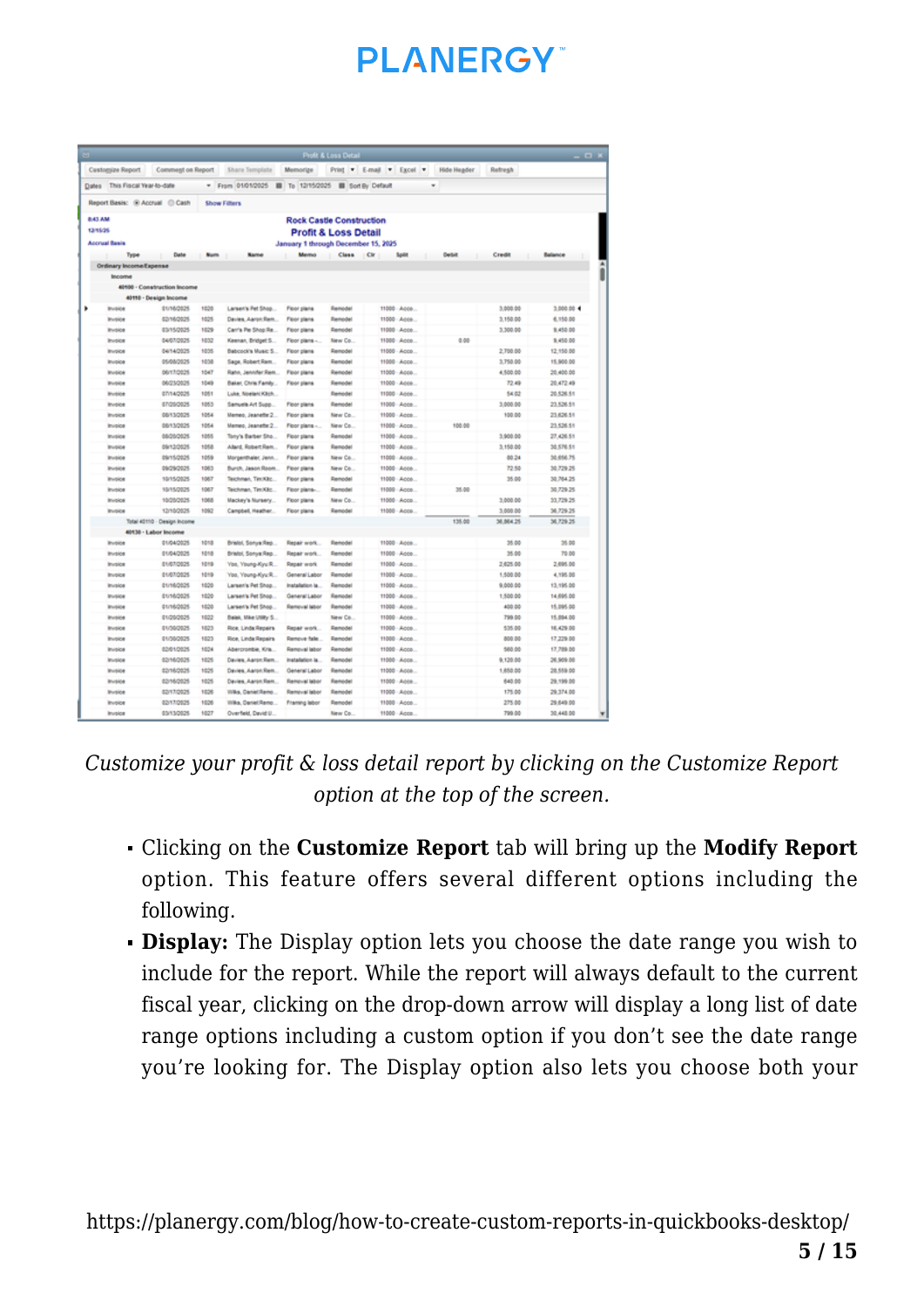report basis and the data sort option as well as the number of columns you wish to include in your report.

|                | <b>Filters</b><br><b>Display</b> | Header/Footer   | Fonts & Numbers                                                                |          |
|----------------|----------------------------------|-----------------|--------------------------------------------------------------------------------|----------|
|                | <b>REPORT DATE RANGE</b>         |                 |                                                                                |          |
|                | Dates Custom                     | ۰               | The date range you specify in the From and To fields                           |          |
| From           | 01/05/2025<br>$\blacksquare$ To  | 01/18/2025<br>圖 |                                                                                |          |
|                | <b>REPORT BASIS</b>              |                 |                                                                                |          |
|                | C Cash<br>C Accrual              |                 | This setting determines how this report calculates income and expenses.        |          |
|                |                                  |                 |                                                                                |          |
|                |                                  |                 |                                                                                |          |
| <b>COLUMNS</b> |                                  |                 |                                                                                |          |
|                | Search Columns                   | Sort by         | Default                                                                        |          |
| マミ             |                                  |                 | ĝ8<br><sup>®</sup> Ascending order                                             |          |
| ✓              | (left margin)                    | Sort in         | Ŧ8<br>© Descending order                                                       |          |
| ✓              | Trans#<br>Type                   |                 |                                                                                |          |
|                | Entered/Last Modified            |                 |                                                                                | Advanced |
|                |                                  |                 | Put a check mark next to each column<br>that you want to appear in the report. | Revert   |

*The Modify screen is available in all QuickBooks Desktop reports.*

For example, by choosing the Custom option in the Dates field, you can base your activity report only on the last two weeks.

**Filters:** The Filters option is where you can really begin to customize your report. Your choice of filters will depend on the report that you wish to customize. The Filters option also lets you choose the account(s) you wish to include in your report. You can choose from blocks of accounts such as all income/expense accounts, or you can drill further down the list and choose specific accounts from your chart of accounts that you wish to include in your report. The filter list is displayed on the right side of the screen and will update as your filter options change.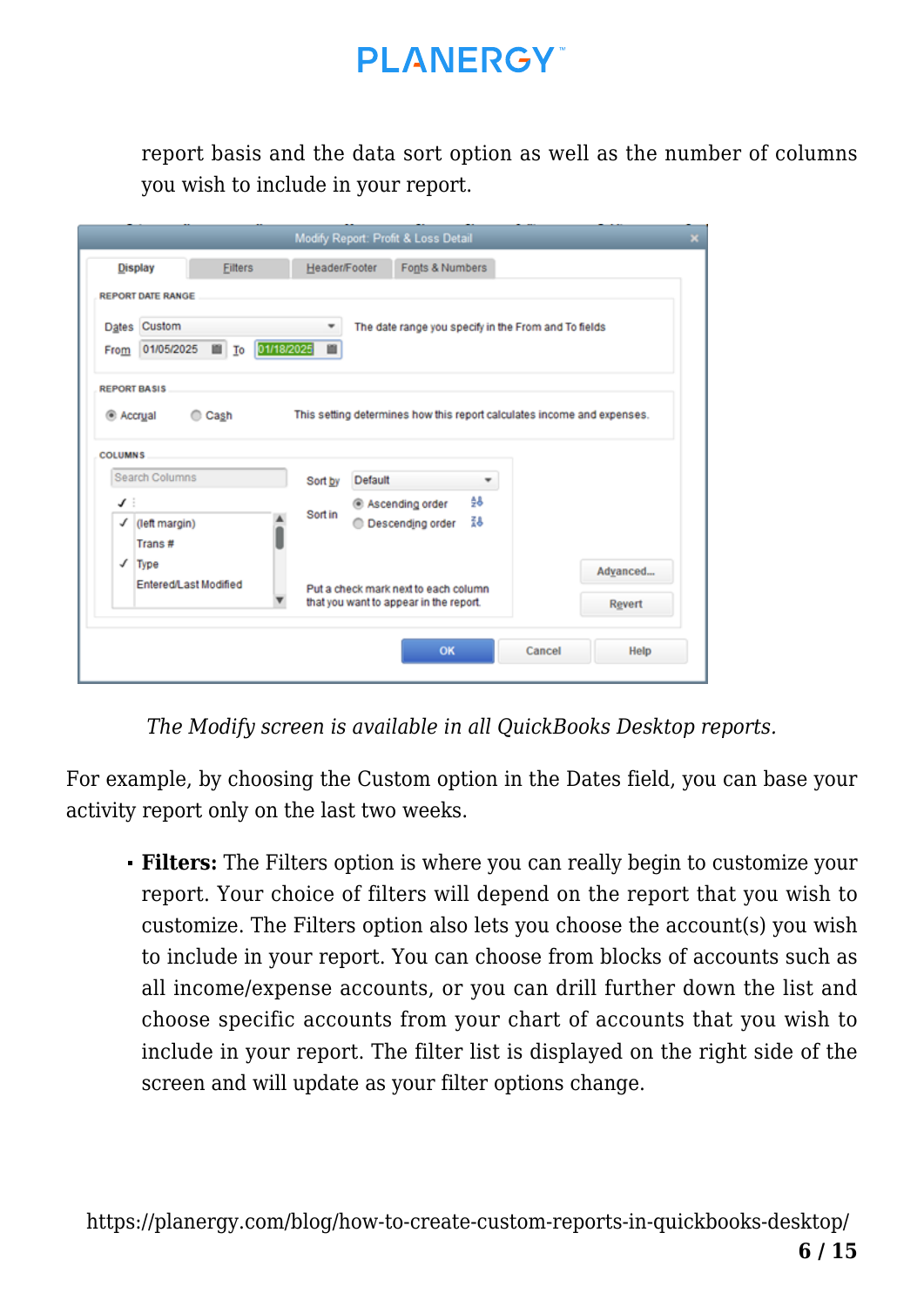

| <b>Display</b>        | <b>Filters</b>                                         | Header/Footer                                                                                                                |   | Fonts & Numbers               |                               |
|-----------------------|--------------------------------------------------------|------------------------------------------------------------------------------------------------------------------------------|---|-------------------------------|-------------------------------|
| <b>CHOOSE FILTER</b>  |                                                        |                                                                                                                              |   | <b>CURRENT FILTER CHOICES</b> |                               |
| <b>Search Filters</b> | Account                                                |                                                                                                                              |   | <b>FILTER</b>                 | <b>SET TO</b>                 |
| <b>FILTER</b>         |                                                        |                                                                                                                              |   | Account                       | All income/expen              |
| Account               |                                                        | All income/expense accounts                                                                                                  | ٠ | Date                          | This Fiscal Year-t            |
| Aging                 | @ No                                                   | Include split detail?                                                                                                        |   |                               |                               |
| Amount                | C Yes                                                  |                                                                                                                              |   |                               |                               |
| <b>B-Day</b>          |                                                        | For detail accounts matching                                                                                                 |   |                               |                               |
| <b>Billing Status</b> |                                                        | All accounts                                                                                                                 |   |                               |                               |
| <b>ACCOUNT FILTER</b> | to appear in the report (Balance Sheet accounts only). | Choose the types of accounts or a specific account from the<br>drop-down list. Indicate whether or not you want split detail |   |                               | <b>Remove Selected Filter</b> |
|                       |                                                        | Tell me more                                                                                                                 |   |                               | Revert                        |

*The Filters feature lets you choose the filters to include in your report.*

Next, you'll need to choose the accounts you wish to include. In this example, we've chosen all income/expense accounts. But if we decided we only wanted to see only banking information, we could choose those specific accounts.

**Header/Footer:** The Header/Footer option is pretty straightforward. This feature lets you choose to include things like your company name, a report title if you wish to include one, the report date, and even a subtitle for your new report. By clicking on the footer tab, you can also include footer detail, such as a page number, or add an extra footer line if you desire. Once you choose your options, the report image on the page will update to display your choices.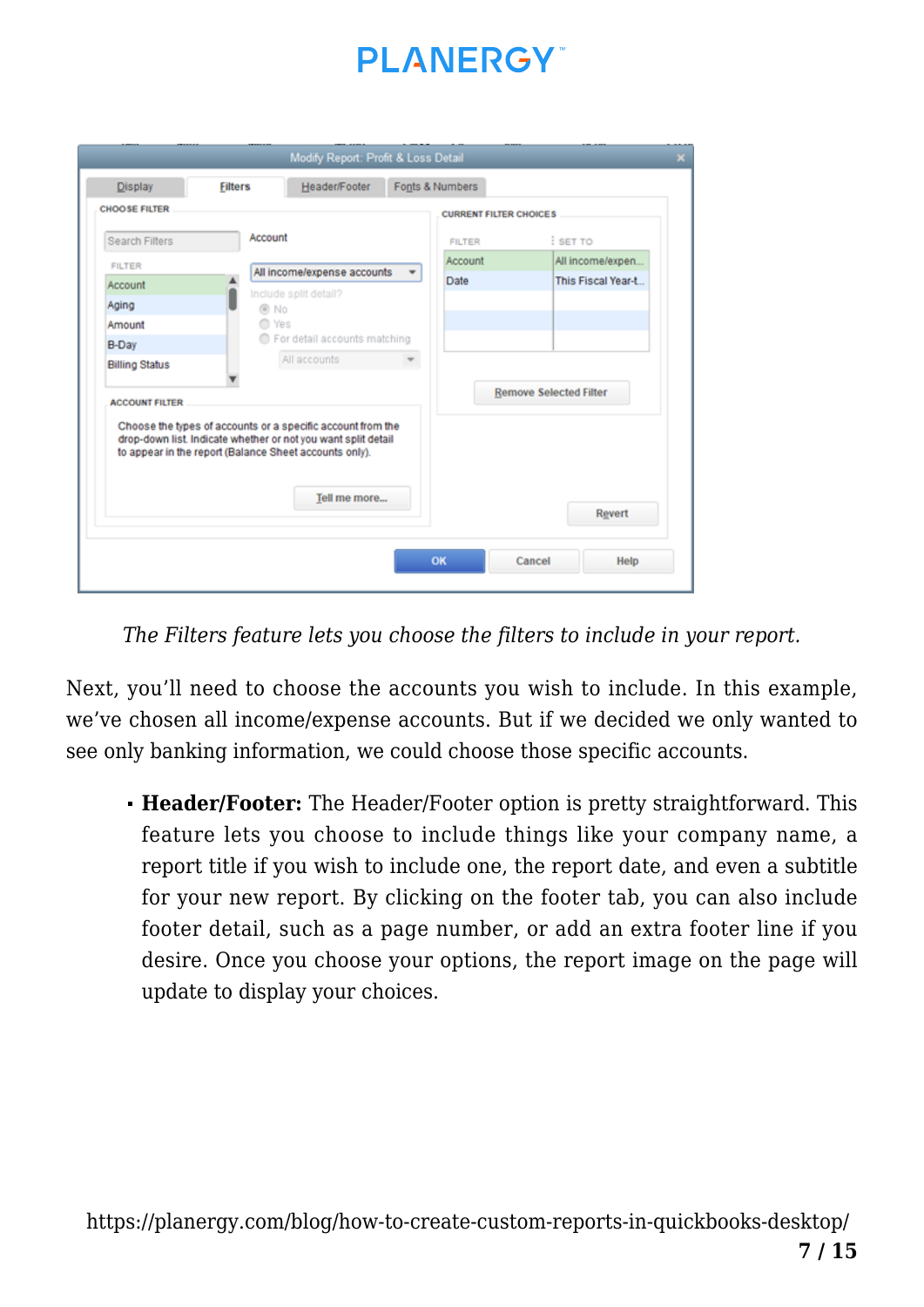| <b>Display</b>                                                                                                                             | <b>Filters</b>                   | Header/Footer                                          | Fonts & Numbers                                                                                                                                                                                                                                                                                                                                                                                                 |  |
|--------------------------------------------------------------------------------------------------------------------------------------------|----------------------------------|--------------------------------------------------------|-----------------------------------------------------------------------------------------------------------------------------------------------------------------------------------------------------------------------------------------------------------------------------------------------------------------------------------------------------------------------------------------------------------------|--|
| <b>SHOW HEADER INFORMATION</b><br>Company Name<br>Report Title<br>Subtitle<br>Date Prepared<br>Time Prepared<br>Report Basis               | Profit & Loss Detail<br>12/31/01 | Rock Castle Construction<br>January 1 through December | <b>PAGE LAYOUT</b><br>Alignment<br>Standard<br>٠<br>Time<br>Company<br>Date<br>Title<br>Basis<br>Subtitle<br><b>Plus, 1989</b><br><b>haffag Francistin</b><br><b>Brillians Issuer</b><br>1.88<br><b>Car allowance</b><br>Connections from<br><br><b>Distances</b><br><br><b>Basse</b><br>Office - Disidesda<br>1.11<br>1.88<br>Talul - Dialdrafe<br><b>Brust-RCSHar</b><br>1.89<br><b>Citiz Readant</b><br>5.89 |  |
| Print header on pages after first page<br><b>SHOW FOOTER INFORMATION</b><br>Page Number<br>Extra Footer Line<br>Print footer on first page | Page 1                           | ÷                                                      | Internal Europe<br>91.55<br><b>Real Source</b><br>1.88<br><b>Library</b><br>$8 - 11$<br>5.88<br><b>FoxFifthering</b><br>1.11<br><b>Office: Salary</b><br>5.879.92<br>1,679.52<br>Telef-Selers<br>Extra Line<br>Page<br>Revert                                                                                                                                                                                   |  |
|                                                                                                                                            |                                  |                                                        | OK<br>Cancel<br>Help                                                                                                                                                                                                                                                                                                                                                                                            |  |

*The Header/Footer feature offers a variety of cosmetic options for you to use.*

**Fonts & Numbers:** You can really make your reports stand out by using the Fonts & Numbers feature in QuickBooks Desktop. This option lets you change the font throughout the report, or only in select areas. For example, you can choose to use one font for your column or row labels and another font for your report data. You can also choose how you wish numbers to appear.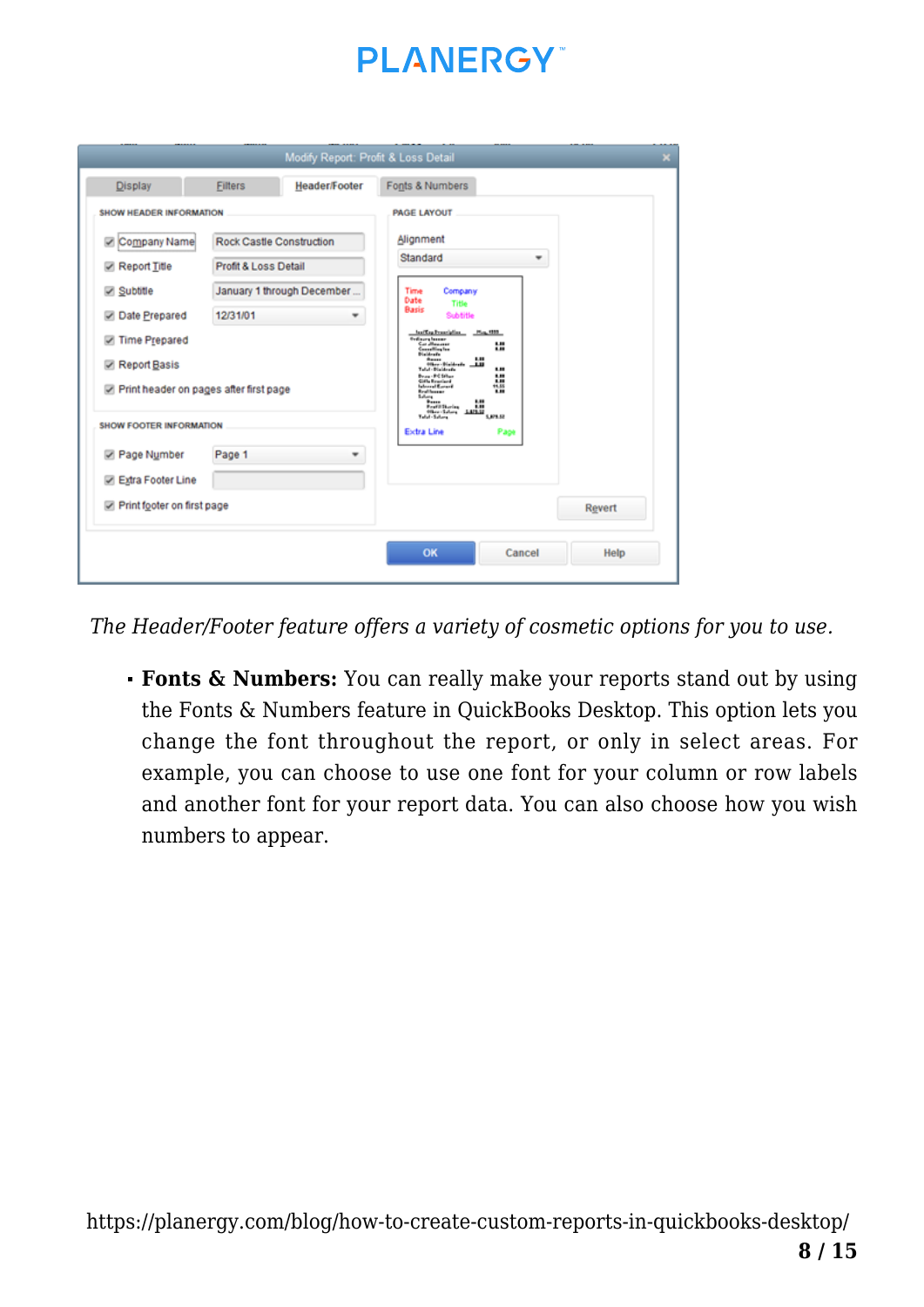| <b>Display</b>                                                                                                                                                                | <b>Filters</b> | Header/Footer | <b>Fonts &amp; Numbers</b>                                                                                                                                                                       |  |        |  |
|-------------------------------------------------------------------------------------------------------------------------------------------------------------------------------|----------------|---------------|--------------------------------------------------------------------------------------------------------------------------------------------------------------------------------------------------|--|--------|--|
| <b>FONTS</b><br>Change Font For<br>Column Labels<br><b>Row Labels</b><br><b>Report Data</b><br><b>Report Totals</b><br>Company Name<br>Report Title<br><b>Report Subtitle</b> | Example        |               | <b>SHOW NEGATIVE NUMBERS</b><br><sup>®</sup> Normally<br><b>EXAMPLE</b><br>◯ In Parentheses<br>$-300.00$<br>With a Trailing Minus<br>In Bright Red<br><b>SHOW ALL NUMBERS</b><br>Divided By 1000 |  |        |  |
| Date                                                                                                                                                                          |                | Change Font   | Without Cents                                                                                                                                                                                    |  | Revert |  |

*The Fonts & Numbers option lets you easily change the appearance of any report.*

For example, the customized profit & loss report displayed below shows data for the first two weeks in January, as we stated above. The report also reflects the custom fonts we chose for this report.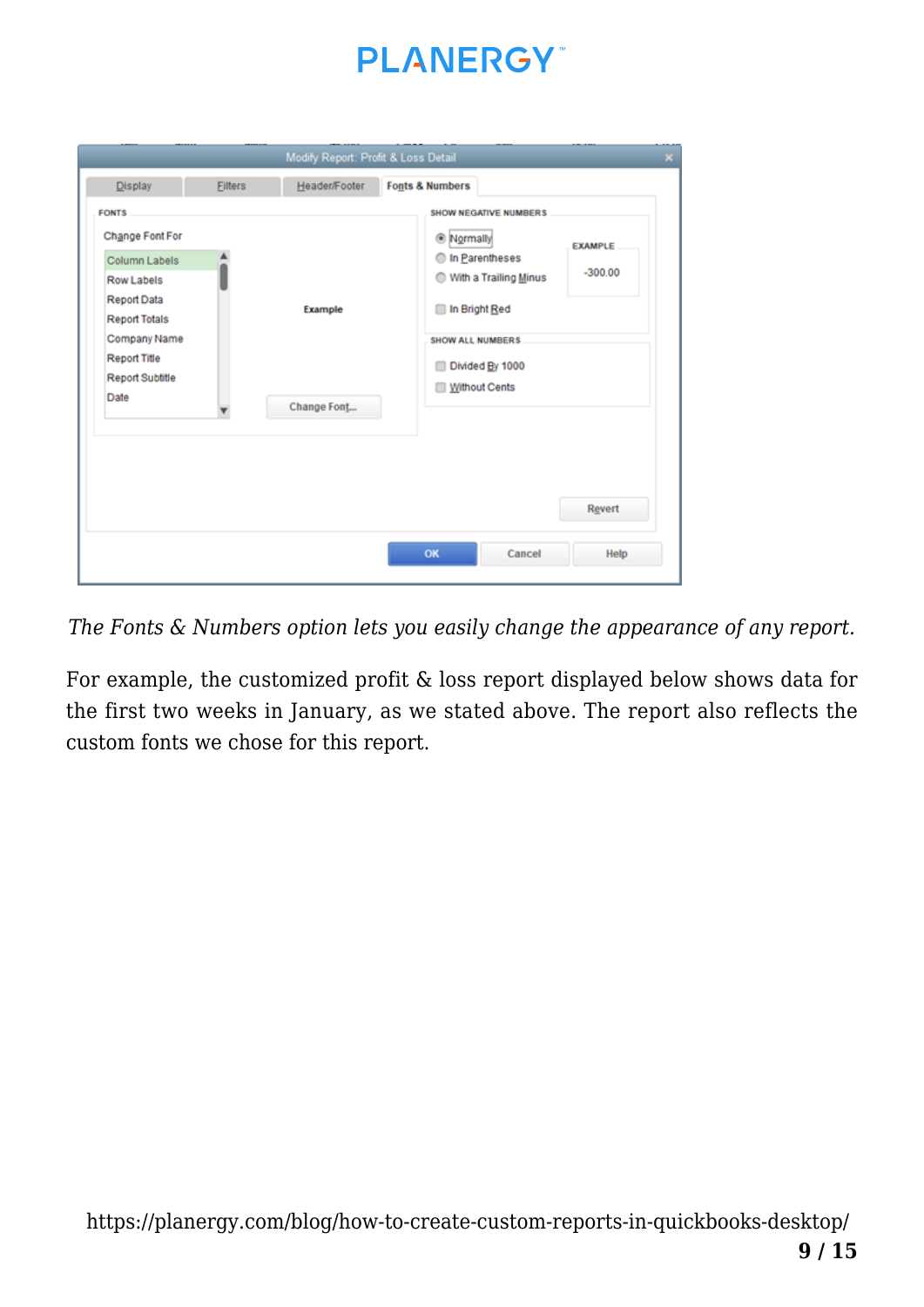# **PI ANFRGY**

|                                |                                                     |                                                     |                               | Profit & Loss Detail |                                |                  |              | $  \times$       |
|--------------------------------|-----------------------------------------------------|-----------------------------------------------------|-------------------------------|----------------------|--------------------------------|------------------|--------------|------------------|
| <b>Customize Report</b>        |                                                     | Comment on Report Share Template                    | Memorize                      |                      | Print E-mail Excel Hide Header |                  | Refresh      |                  |
| Dates Custom                   |                                                     | - From 01/05/2025   To 01/18/2025   Sort By Default |                               |                      |                                | $\blacksquare$   |              |                  |
| Report Basis: @ Accrual @ Cash |                                                     | <b>Show Filters</b>                                 |                               |                      |                                |                  |              |                  |
| 10:19 AM                       |                                                     |                                                     | Rock Castle Construction      |                      |                                |                  |              |                  |
| 12/15/25                       |                                                     |                                                     |                               | Profit & Loss Detail |                                |                  |              |                  |
| Accessal Basis                 |                                                     |                                                     | January 5 to January 18, 2025 |                      |                                |                  |              |                  |
| Type<br>$\sim$                 | Date                                                | Num Name                                            | Mamo                          |                      | Class : Split : Debit : Credit |                  | ___          | Balance          |
| Ordinary Income/Expense        |                                                     |                                                     |                               |                      |                                |                  |              |                  |
| Income                         |                                                     |                                                     |                               |                      |                                |                  |              |                  |
|                                | 40100 - Construction Income                         |                                                     |                               |                      |                                |                  |              |                  |
|                                | 40110 - Denign Income                               |                                                     |                               |                      |                                |                  |              |                  |
| Investore                      | 01/16/<br>1020                                      | Laroen's Pet Sh Floor plans                         |                               | Famodal.             | $11000 - A_0$                  |                  | 3,000.00     | 3,000.00 4       |
|                                | Total 40110 - Design Income                         |                                                     |                               |                      |                                | 0.00             | 3,000.00     | 3,000.00         |
| 40130 - Labor Income           |                                                     |                                                     |                               |                      |                                |                  |              |                  |
| Immuloe                        | 01/07/<br>1019                                      | Yoo, Young-Kyu                                      | Repair work                   | Famodal.             | $11000 - Ae$                   |                  | 2.625.00     | 2.625.00         |
| Invoice                        | 01/07f<br>1019                                      | Yoo, Young-Kyu                                      | General L.                    | Famodal.             | $11000 - Ao$                   |                  | 1,500.00     | 4,125.00         |
| Investore                      | 01/16/<br>1030                                      | Laross's Pat Sh                                     | Installatio                   | <b>Famodal</b>       | $11000 - Ae$                   |                  | 9,000.00     | 13,125.00        |
| Invoice                        | 01/16/<br>1030                                      | Larsen's Pet Sh                                     | General L.                    | <b>Remodel</b>       | $11000 - Ae$                   |                  | 1,500.00     | 14,625.00        |
| Invoice                        | 01/16/<br>1020                                      | Laroen's Pet Sh                                     | Ramoval 1                     | Famodal              | $11000 \cdot A_0$              |                  | 400.00       | 15.025.00        |
|                                | Total 40130 - Labor Income                          |                                                     |                               |                      |                                | 0.00             | 15,025.00    | 15.025.00        |
|                                | 40140 - Materials Income                            |                                                     |                               |                      |                                |                  |              |                  |
| Immuloe                        | $01/17/$ 1021                                       | Barler, Renee R., Electrical                        |                               | Famodal.             | $11000 - Ae$                   |                  | 2,400.00     | 2,400.00         |
|                                | Total 40140 - Materials Income                      |                                                     |                               |                      |                                | 0.00             | 2,400.00     | 2,400.00         |
|                                | 40150 - Subcontracted Labor Income                  |                                                     |                               |                      |                                |                  |              |                  |
| Investore                      | $01/17/$ 1031                                       | Barley, Renee R., Electrical                        |                               | <b>Famodal</b>       | $11000 - Ae$                   |                  | 600.00       | 600.00           |
|                                | Total 40150 - Subcontracted Labor Income            |                                                     |                               |                      |                                | 0.00             | 600.00       | 600.00           |
|                                | Total 40100 - Construction Income                   |                                                     |                               |                      |                                | 0.00             | 21.025.00    | 21.025.00        |
| Total Income                   |                                                     |                                                     |                               |                      |                                | 0.00             | 21,025.00    | 21,025.00        |
| Cost of Goods Sold             |                                                     |                                                     |                               |                      |                                |                  |              |                  |
| 54000 - Job Expenses           |                                                     |                                                     |                               |                      |                                |                  |              |                  |
|                                | 54300 - Job Materials                               |                                                     |                               |                      |                                |                  |              |                  |
| Credit Card C 01/10/           |                                                     | Balair, Milos Ut                                    |                               | New C                | $20600 - Ca$                   | 1,172.30         |              | 1,172.30         |
| Bill                           | 01/17/                                              | Yoo, Young-Kyu Trim lumber                          |                               | <b>Famodal</b>       | 20000 - Ae                     | 140.00           |              | 1,312.30         |
|                                | Total 54300 - Job Materials                         |                                                     |                               |                      |                                | 1,312.30         | 0.00         | 1,312.30         |
|                                | 54500 - Subcontractors                              |                                                     |                               |                      |                                |                  |              |                  |
| Bill                           | 01/16/                                              | Barley, Renee R., Electrical                        |                               | <b>Famodal</b>       | $20000 - Ae$                   | 300.00           |              | 300.00           |
|                                | Total 54500 - Subcontractors                        |                                                     |                               |                      |                                | 300.00           | 0.00         | 300.00           |
| Total COGS                     | Total 54000 - Job Expenses                          |                                                     |                               |                      |                                | 1,612.30         | 0.00<br>0.00 | 1,612.30         |
|                                |                                                     |                                                     |                               |                      |                                | 1,612.30         | 21,025.00    | 1,612.30         |
| <b>Gross Profit</b><br>Expense |                                                     |                                                     |                               |                      |                                | 1,612.30         |              | 19,412.70        |
| 60100 - Automobile             |                                                     |                                                     |                               |                      |                                |                  |              |                  |
| 60120 - Insurance              |                                                     |                                                     |                               |                      |                                |                  |              |                  |
| Bill                           | 01/10/                                              | Q1/ Overhead                                        |                               | Overh                | $20000 - Ae$                   | 712.56           |              | 712.56           |
|                                |                                                     |                                                     | Quarterly                     |                      |                                |                  |              |                  |
|                                | Total 60120 - Insurance<br>Total 60100 - Automobile |                                                     |                               |                      |                                | 712.56<br>712.56 | 0.00<br>0.00 | 712.56<br>712.56 |
| 62100 - Insurance              |                                                     |                                                     |                               |                      |                                |                  |              |                  |
|                                | 62130 - Work Comp                                   |                                                     |                               |                      |                                |                  |              |                  |

*A fully customized profit & loss report.*

If you wish to save the custom report for future use, just click on the **Memorize Report** tab at the top of the screen, and assign the name of the report. You can also add any memorized report to a specific report group if you desire.

QuickBooks Desktop also lets you place a note or comment on any report. For example, if you wish to share your custom profit & loss report with your staff, you can easily share the report via email and add a comment at the bottom of the report.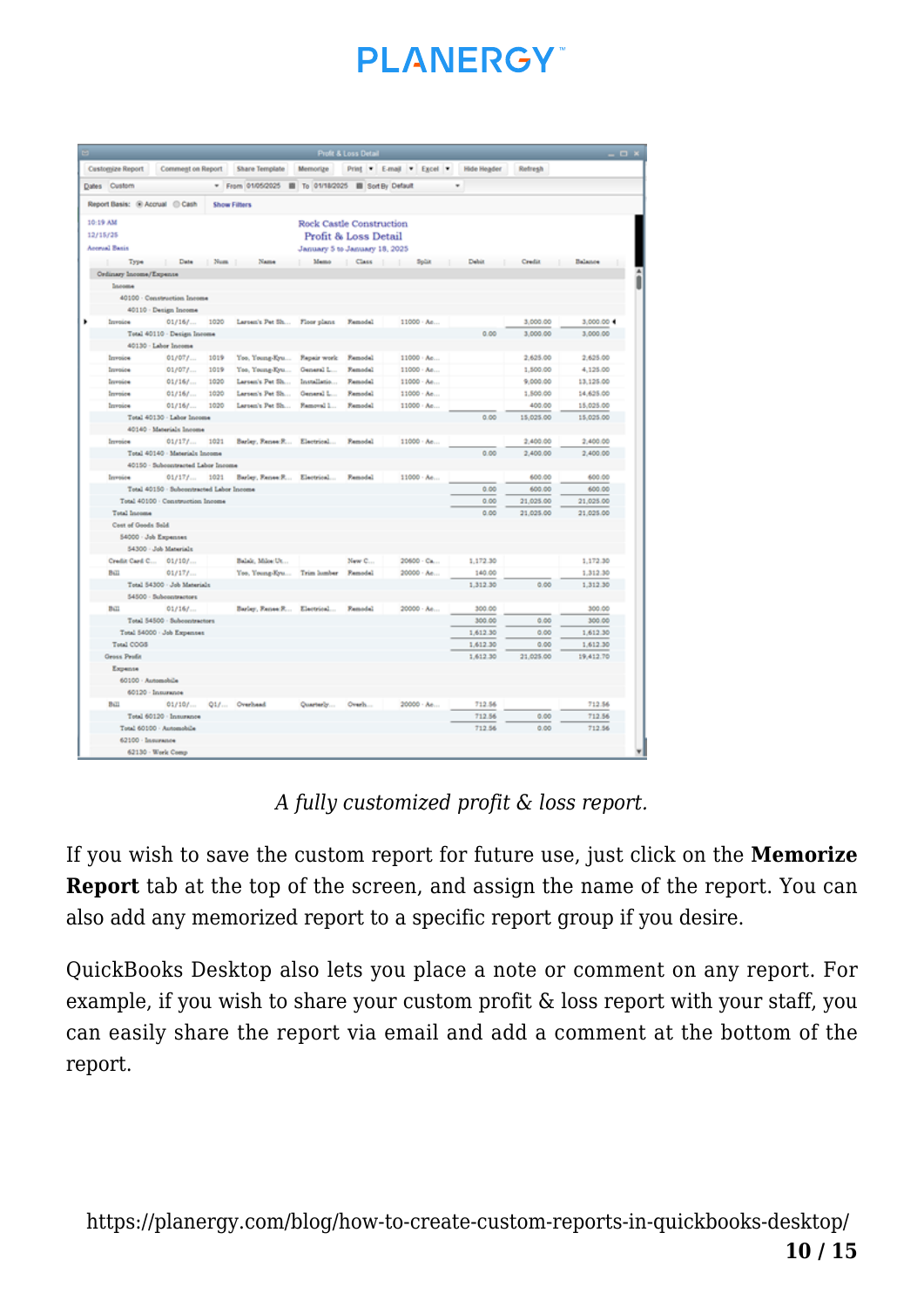# **Five reports you may want to customize**

Even though report customization is completed using a standard report template, the customization options are endless. Here are some examples of custom reports you can create for your business.

#### **Sales by State**

If you sell products in more than one state, Sales by State is a must. This report allows you to track sales performance in multiple locations, so you'll always know how a specific state is performing.

To run this report, follow these steps.

- 1. Select the **Sales** category, and then the **Sales by Customer Detail** report.
- 2. Click on the **Customize Report** tab at the top of the screen.
- 3. From the **Columns** list found under the **Display** tab, select **Name State**.
- 4. Select the **Total Only** option found under the **Total By** drop-down.
- 5. Under the **Sort By** option, choose **Name State**.
- 6. Click on **OK**, or click on Cancel if you wish to make any changes.

#### **Multiple Year Profit & Loss Comparison**

A profit & loss, or income statement is one of the most important reports a business can run. But it can be even more useful when it's used to compare company performance from one year to the next. The good news is that you can easily print a multiple-year profit & loss statement in QuickBooks Desktop by following these simple steps.

- 1. Select the **Company & Financial** reports category.
- 2. Select **Profit & Loss Standard.**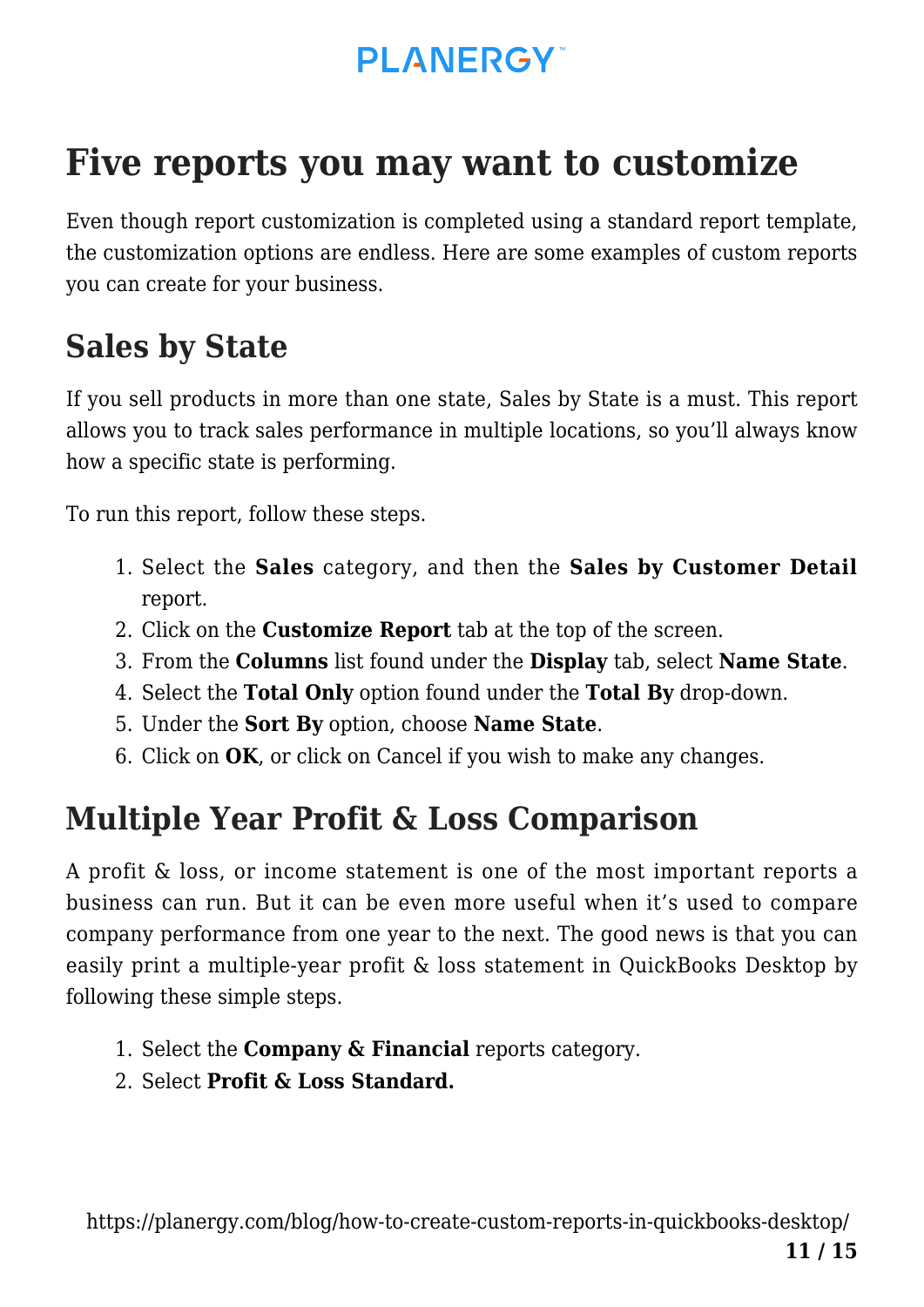- 3. Click on the **Customize** tab at the top of the screen.
- 4. On the **Display** tab, select the years to include in the report.
- 5. Select **Year** from the **Display Column** area.
- 6. Click on **OK**.

# **Open Purchase Order Report Totaled by Vendor**

QuickBooks Desktop's default Open Purchase Order report does not provide totals by vendor. However, there is a way to obtain these totals by customizing the Transactions Detail report in QuickBooks Desktop. Remember, if you're using a software application such as PLANERGY, you can also create custom reports directly in the application that may provide a better level of detail for your vendor and accounts payable reports.

To create the Open Purchase Order by Vendor report, follow these steps.

- 1. Select **Custom Reports**, then **Transaction Detail.**
- 2. Click on the **Customize** tab at the top of the screen.
- 3. From the **Filters** tab, choose the following:
	- **Account = Purchase Order**
	- **Posting Status = Either**
	- **Received = No**
- 4. Select **Total** by drop-down.
- 5. Select **Vendor.**
- 6. Click on **OK.**

This report will provide you with the total amount of purchase orders open by vendor.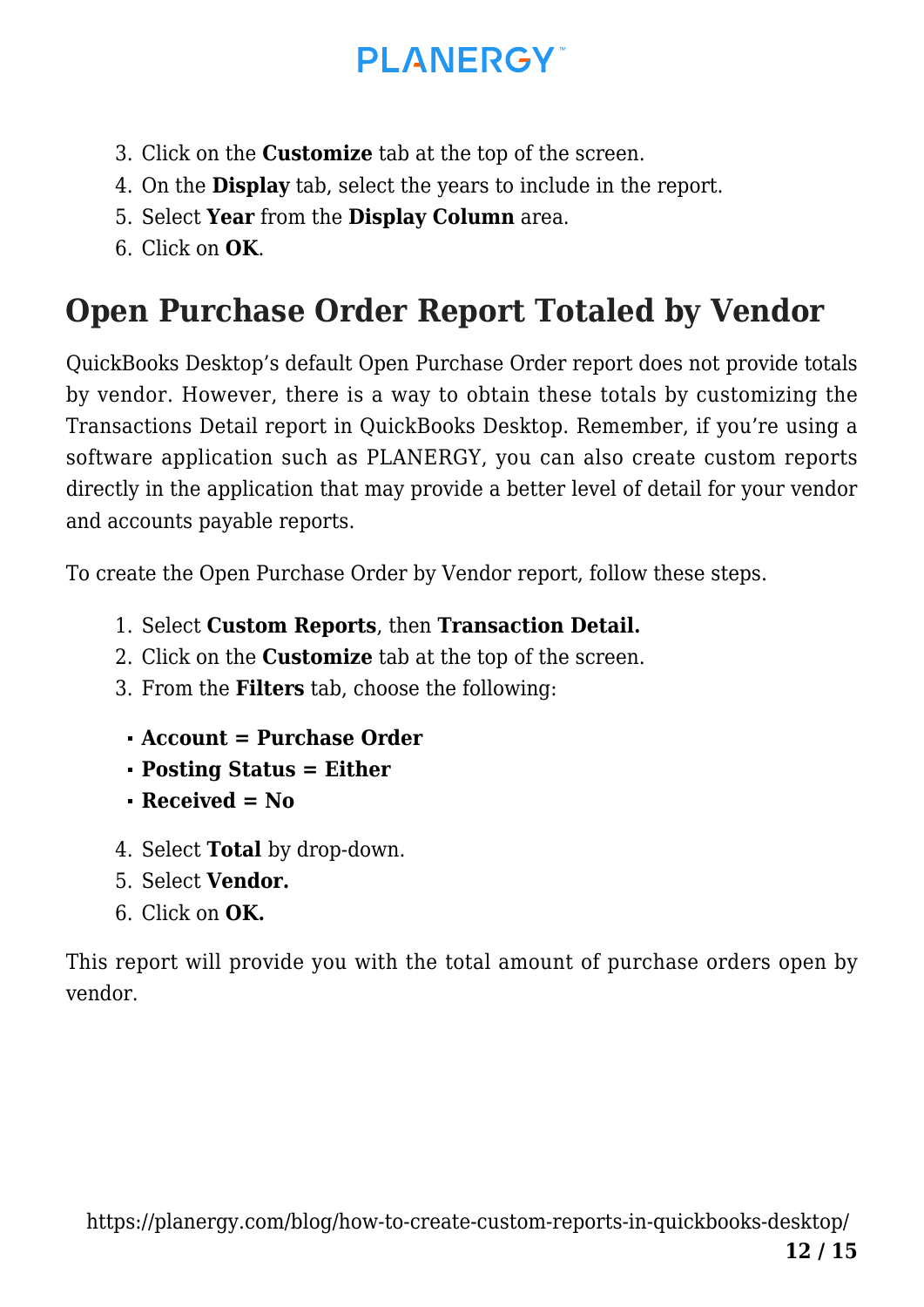#### **Purchase Orders and Sales Orders by Item**

If you're interested in what items are included in your most recent purchase orders and sales orders, you can create a custom report that will provide that detail. To get started, follow these steps.

- 1. Select the **Custom Report** option, then **Transaction Detail**.
- 2. Under the **Display** option, choose the following custom fields:
	- **Amount**
	- **Balance**
	- **Date**
	- **Name**
	- **Num**
	- **Item**
	- **Qty**
	- **Type**
- 3. Under the **Total by** option, select **Item detail**.
- 4. Under **Filters,** select **t**he following filters:
	- **Detail Level:** All except summary
	- **Item:** All Sales Item
	- **Posting Status:** Non-posting
	- **Transaction Type:** Multiple Transaction Types: *Sales Orders* and *Purchase Order*.
- 5. When ready to run the report, click on OK.

# **Outstanding Estimates**

If you commonly provide your customers with estimates, a good report to run is the amount of all outstanding estimates. To customize this report to suit your needs, follow these steps.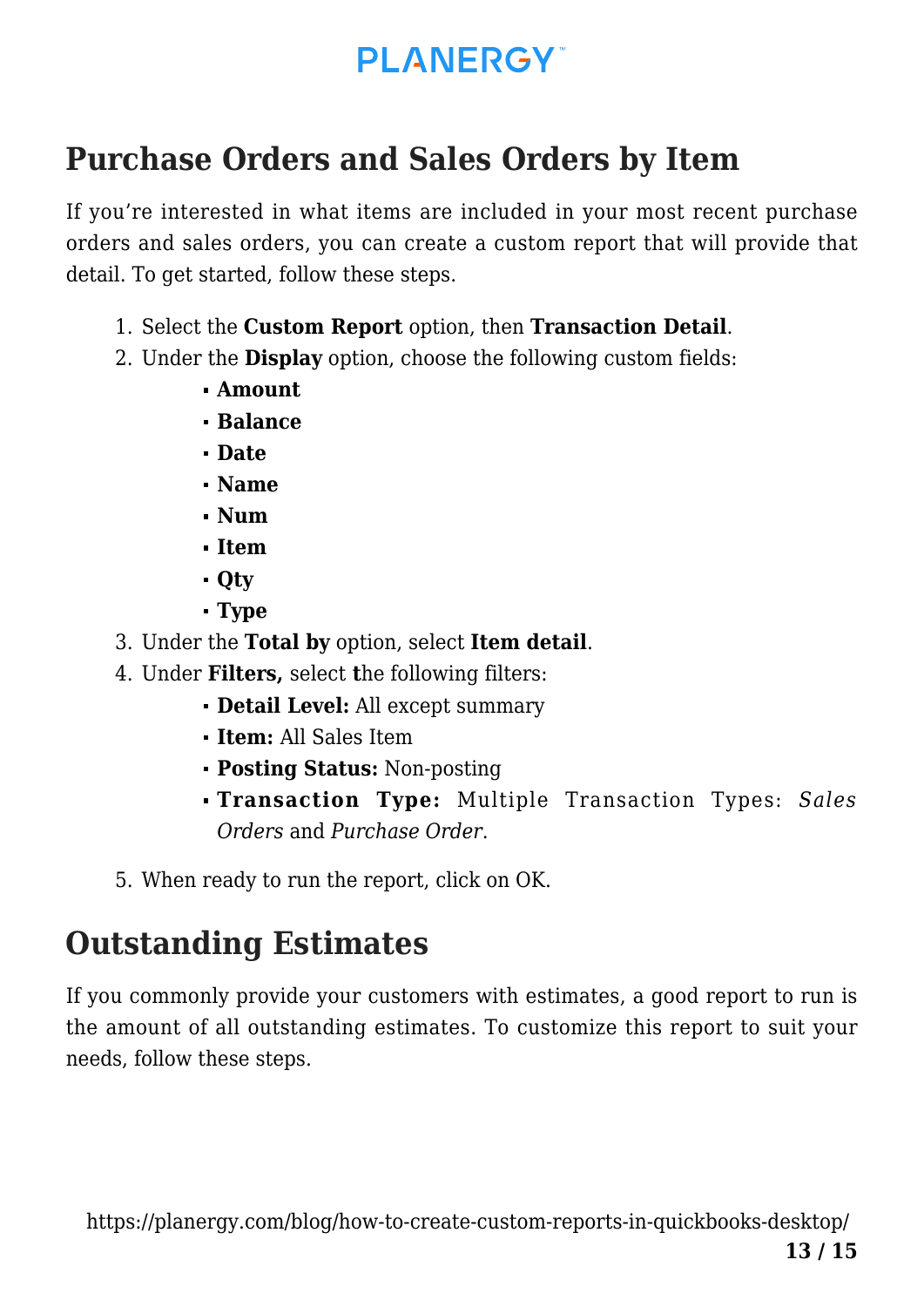- 1. From the **Reports** menu, select **Jobs, Time & Mileage.**
- 2. Next, select **Estimates by Job**.
- 3. Click on the **Customize Report** option at the top of the page.
- 4. Under **Display**, add the **Open Balance**
- 5. Uncheck any columns that are not necessary.
- 6. Select the date range of the report.
- 7. Click on **OK** to process the report.

Once you become familiar with the report customization process, you can easily create custom reports for your business, saving your changes for future access. In addition to creating custom reports in QuickBooks Desktop, you can also export any report to Microsoft Excel for even further customization if desired.

# **What's your goal today?**

#### **1. Use PLANERGY to manage purchasing and accounts payable**

We've helped save billions of dollars for our clients through better spend management, process automation in purchasing and finance, and reducing financial risks. To discover how we can help grow your business:

- Read our [case studies, client success stories, and testimonials.](https://planergy.com/customers/)
- Visit our ["Solutions"](https://planergy.com/?elementor_library=single-post&elementor-preview=412&ver=1637705482#) page to see the areas of your business we can help improve to see if we're a good fit for each other.
- Learn [about us, and our long history of helping companies just like yours.](https://planergy.com/about/)

[Book a Live Demo](https://planergy.com/schedule-a-demo/)